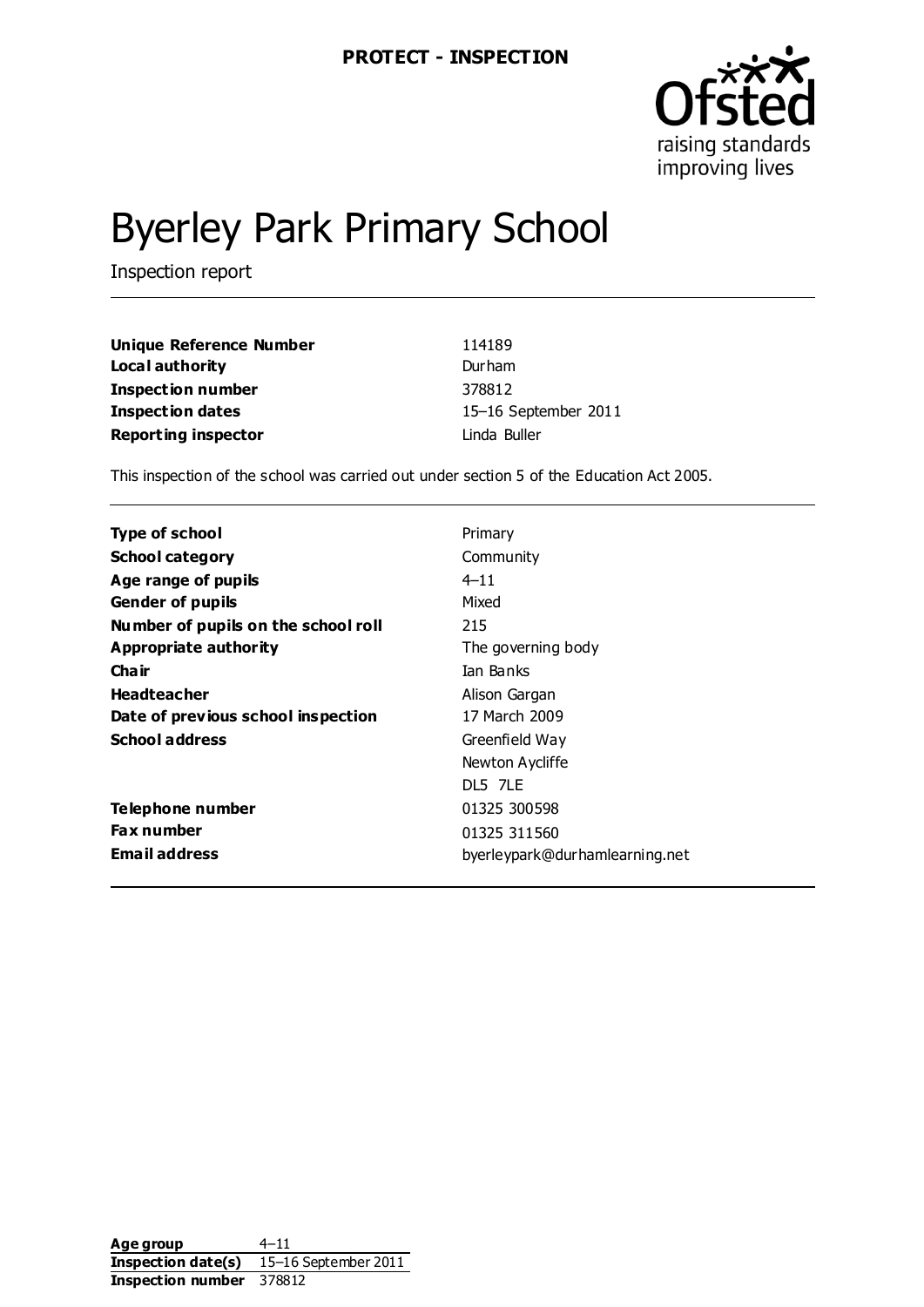The Office for Standards in Education, Children's Services and Skills (Ofsted) regulates and inspects to achieve excellence in the care of children and young people, and in education and skills for learners of all ages. It regulates and inspects childcare and children's social care, and inspects the Children and Family Court Advisory Support Service (Cafcass), schools, colleges, initial teacher training, work-based learning and skills training, adult and community learning, and education and training in prisons and other secure establishments. It rates council children's services, and inspects services for looked after children, safeguarding and child protection.

Further copies of this report are obtainable from the school. Under the Education Act 2005, the school must provide a copy of this report free of charge to certain categories of people. A charge not exceeding the full cost of reproduction may be made for any other copies supplied.

If you would like a copy of this document in a different format, such as large print or Braille, please telephone 0300 123 4234, or email [enquiries@ofsted.gov.uk](mailto:enquiries@ofsted.gov.uk)

You may copy all or parts of this document for non-commercial purposes, as long as you give details of the source and date of publication and do not alter the information in any way.

To receive regular email alerts about new publications, including survey reports and school inspection reports, please visit our website and go to 'Subscribe'.

Piccadilly Gate Store Street Manchester M1 2WD

T: 0300 123 4234 Textphone: 0161 618 8524 [enquiries@ofsted.gov.uk](mailto:enquiries@ofsted.gov.uk) [www.ofsted.gov.uk](http://www.ofsted.gov.uk/)



© Crown copyright 2011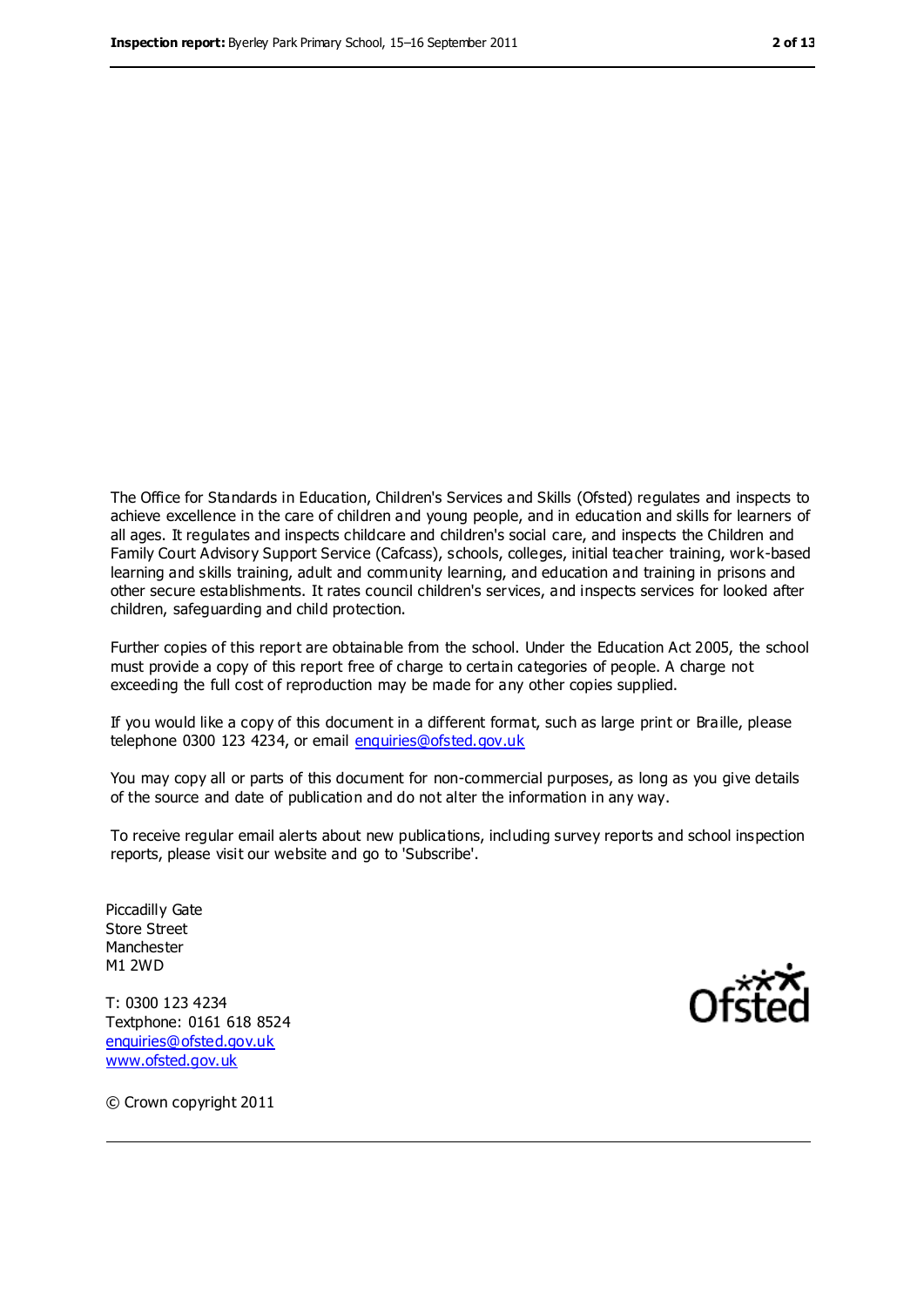## **Introduction**

This inspection was carried out by three additional inspectors. They observed 12 lessons and eight teachers. They held discussions with groups of pupils, parents and carers, members of the governing body and staff. Inspectors observed the school's work and looked at policies, development planning, data related to the tracking of pupils' progress, senior leaders' monitoring of teaching and learning, safeguarding documents, minutes of the governing body meetings and pupils' work. Information from 166 questionnaires from parents and carers, together with those from pupils and staff was analysed.

The inspection team reviewed many aspects of the school's work. It looked in detail at a number of key areas.

- **Pupils'** achievement particularly in mathematics and writing at Key Stages 1 and 2 to determine whether teaching is consistently good.
- $\blacksquare$  How successful the school has been in adjusting curriculum provision in order to drive improvement in outcomes for pupils, particularly those of more-able pupils.
- $\blacksquare$  How successful the redistribution of the roles and responsibilities of leaders and managers at all levels has been in driving improvement in the quality of teaching.

## **Information about the school**

The school is an average-sized primary school. Most pupils are of White British heritage. The proportion of pupils from minority ethnic backgrounds is below average and very few pupils speak English as an additional language. The proportion of pupils with special educational needs and/or disabilities is well below average. The proportion of pupils known to be eligible for free school meals is below the national average. Since the time of the last inspection, the school has undergone a number of staffing changes, including the retirement of a number of long-serving staff. The school has the Eco Silver Status, International School, Basic Skills, Artsmark Silver and Activemark awards.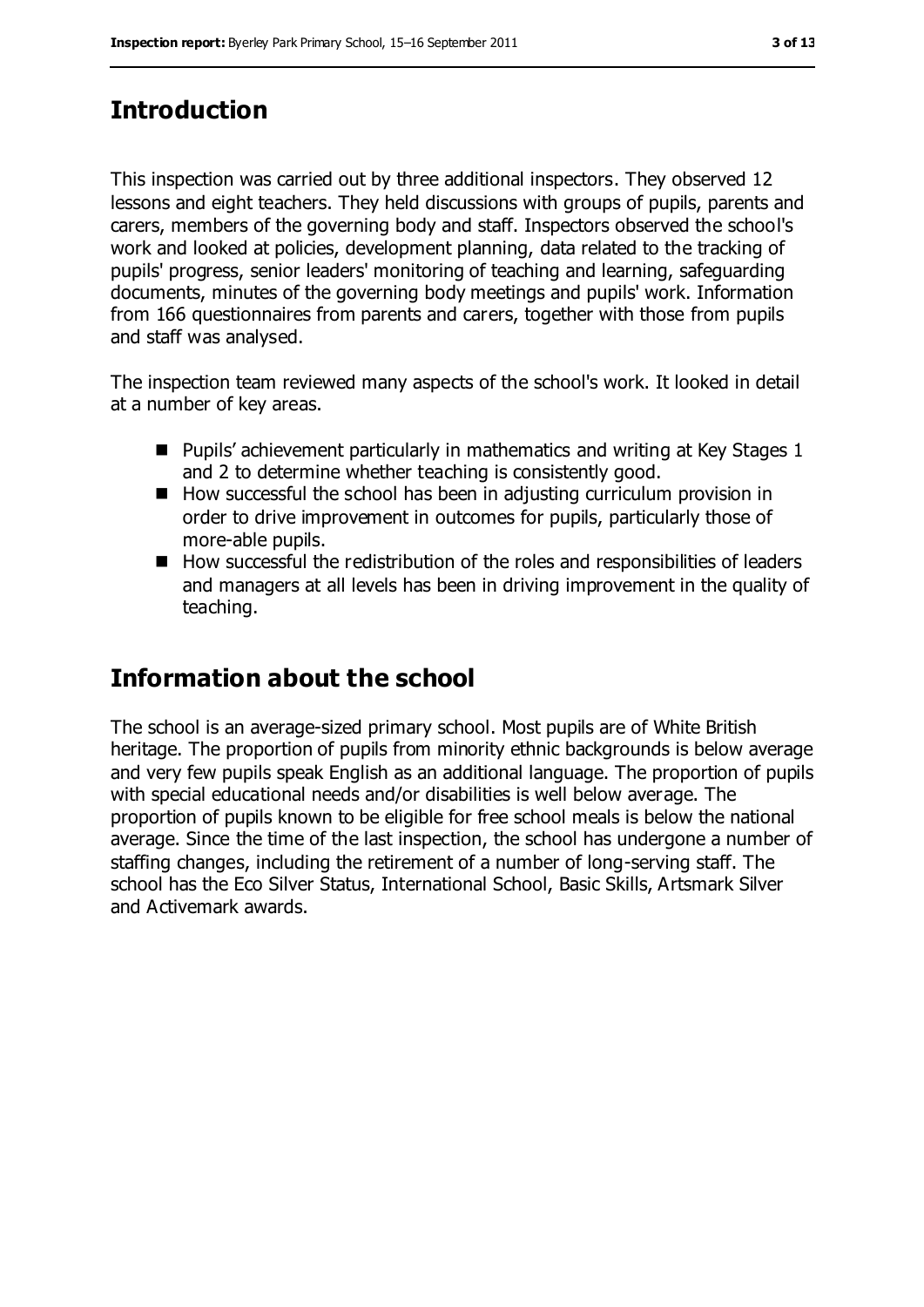**Inspection grades: 1 is outstanding, 2 is good, 3 is satisfactory and 4 is inadequate** Please turn to the glossary for a description of the grades and inspection terms

## **Inspection judgements**

#### **Overall effectiveness: how good is the school? 2**

#### **The school's capacity for sustained improvement 2**

#### **Main findings**

This is a good school. Pupils are very happy and thrive in a friendly purposeful community. Actions taken by leaders and managers have brought about significant improvements, particularly in pupils' attainment and progress so that their overall achievement is outstanding. Attainment is high; by the time they leave the school, Year 6 pupils consistently reach standards that are significantly above average in national tests. Underpinning these improvements is an outstanding partnership with parents and carers and the careful analysis of the school's data from tests and assessments. This accurately informs all aspects of self-evaluation and drives school improvement planning. There is good capacity to improve further.

The quality of teaching is good overall. It is improving with examples of outstanding practice in each key stage. Outstanding lessons move at a fast pace, pupils work hard to meet the teachers' high expectations eagerly answering probing questions and making outstanding progress. In a few classes, teaching remains satisfactory. Too much time is taken up by teachers' explanations. This limits opportunities for independent learning and for pupils to put new knowledge into practice. Assessment of pupils' individual ability is accurate and used well to group pupils according to ability and to provide appropriate additional support for pupils when needed. However, teachers' evaluation of pupils' learning during lessons is not consistently leading to the provision of appropriate levels of challenge for all pupils. Careful consideration has been given to providing pupils with a curriculum which captures their interest and motivates them to learn. This is a key reason why the gap is closing rapidly between the standards pupils attain in reading and those in writing and mathematics. Practical, fun activities enliven pupils' learning; for instance, Year 6 pupils enthusiastically rose to the challenge of using their number knowledge and calculation skills to beat the 'Countdown Clock'.

Since the previous inspection, there has been a concerted effort by the headteacher and the governing body to ensure that staff have a shared vision and commitment to gaining the best possible outcomes for pupils. Training and mentoring have been effective in improving the quality of teaching. Nonetheless, there is some variation across the school. Regular monitoring has in the main ensured that agreed policies and procedures are fully adhered to and are resulting in rising standards. At times, monitoring activities are too general and do not focus sharply on those areas of teaching and learning which have been identified as needing most improvement. As a result, the quality of teaching is not consistently good.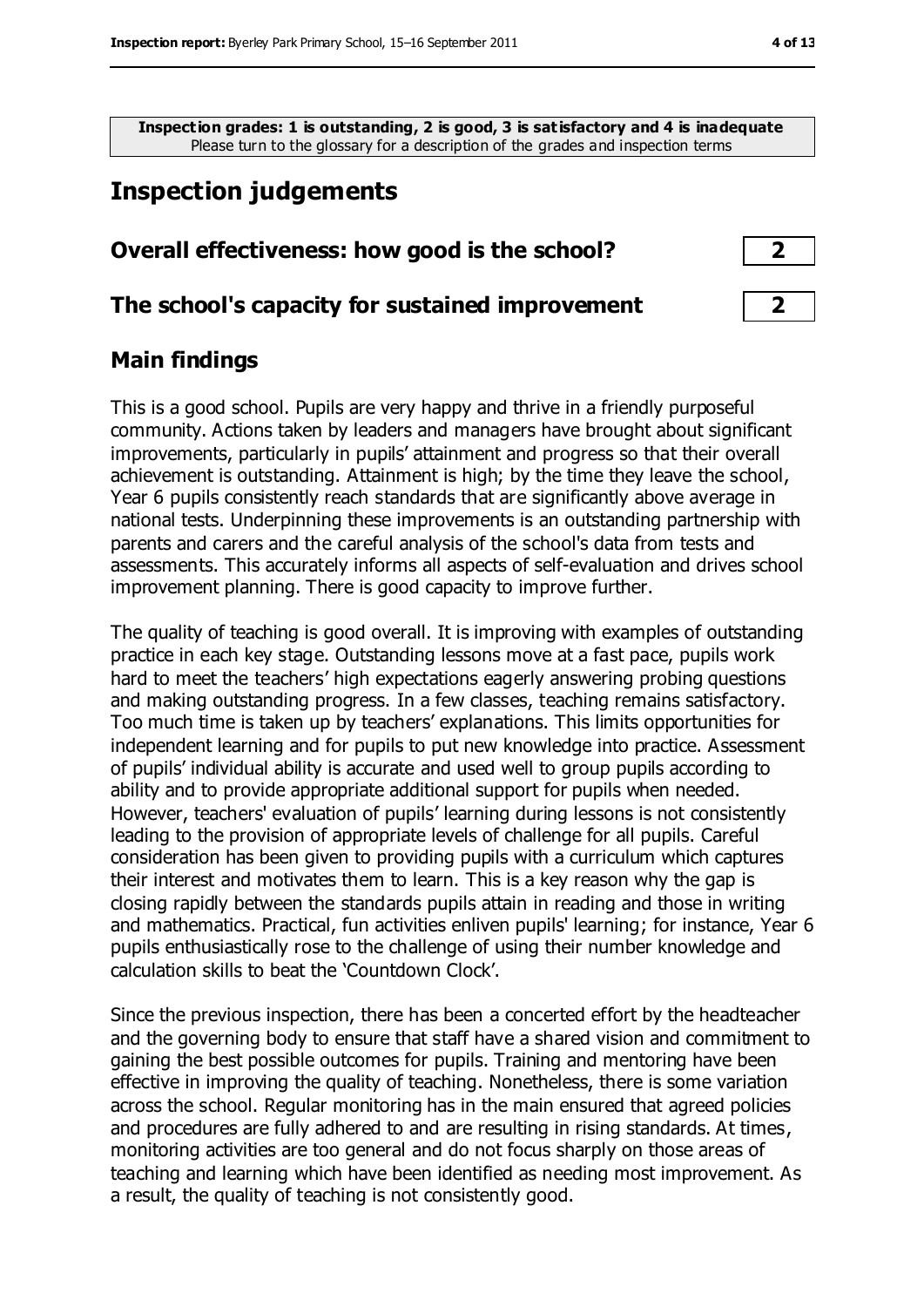#### **What does the school need to do to improve further?**

- Extend existing outstanding practice so that all teaching is good or better by:
	- redressing the balance between the time given to explanations by the teacher and the time allocated for pupils' independent learning
	- teachers consistently evaluating the learning taking place during lessons so that they can provide appropriate additional challenge
	- setting success criteria which are adjusted to reflect the differing tasks and abilities of pupils within the each class
	- sharply focussing the monitoring activities undertaken by leaders and managers on the areas which have been identified as needing improvement.

#### **Outcomes for individuals and groups of pupils 2**



Pupils are enthusiastic learners. Their positive attitudes towards learning and their good behaviour have a positive impact on their achievement. They thrive on the opportunities to be involved in open-ended challenges and enjoy the good use made of new technologies. They are proud of Byerley Park and describe it as 'their dream school'. They usually display high levels of concentration which occasionally lapse when pupils are not fully involved in active learning during activities led by teachers. Pupils' current work confirms that they are making good progress from their average starting points on entry to the school. Attainment in the current Year 6 is continuing the upward trend of high performance. Pupils with special educational needs and/or disabilities make the same good progress as their peers, often reaching the expected attainment for their age by the time they leave the school in Year 6. As a result, pupils' achievement over time is outstanding.

Pupils feel safe, secure and valued. They have a good appreciation of what it means to live a healthy life. They enjoy physical education lessons and many take part in the good variety of after-school sports and exercise clubs provided at the school. Pupils contribute well to their school community, being involved for example, in caring for the youngest children and helping the school to make decisions through the School Council. Discussions with pupils highlighted a commitment to promote similarities and celebrate diversity. Above-average basic skills, above average attendance and sensible, caring attitudes to learning and each other, prepare pupils well for the next stage of their education.

| ricoc dic arc grades for papils batterines                               |  |
|--------------------------------------------------------------------------|--|
| Pupils' achievement and the extent to which they enjoy their learning    |  |
| Taking into account:                                                     |  |
| Pupils' attainment <sup>1</sup>                                          |  |
| The quality of pupils' learning and their progress                       |  |
| The quality of learning for pupils with special educational needs and/or |  |
| disabilities and their progress                                          |  |
| The extent to which pupils feel safe                                     |  |
|                                                                          |  |

These are the grades for pupils' outcomes

 $\overline{a}$ 

<sup>1</sup>The grades for attainment and attendance are: 1 is high; 2 is above average; 3 is broadly average; and 4 is low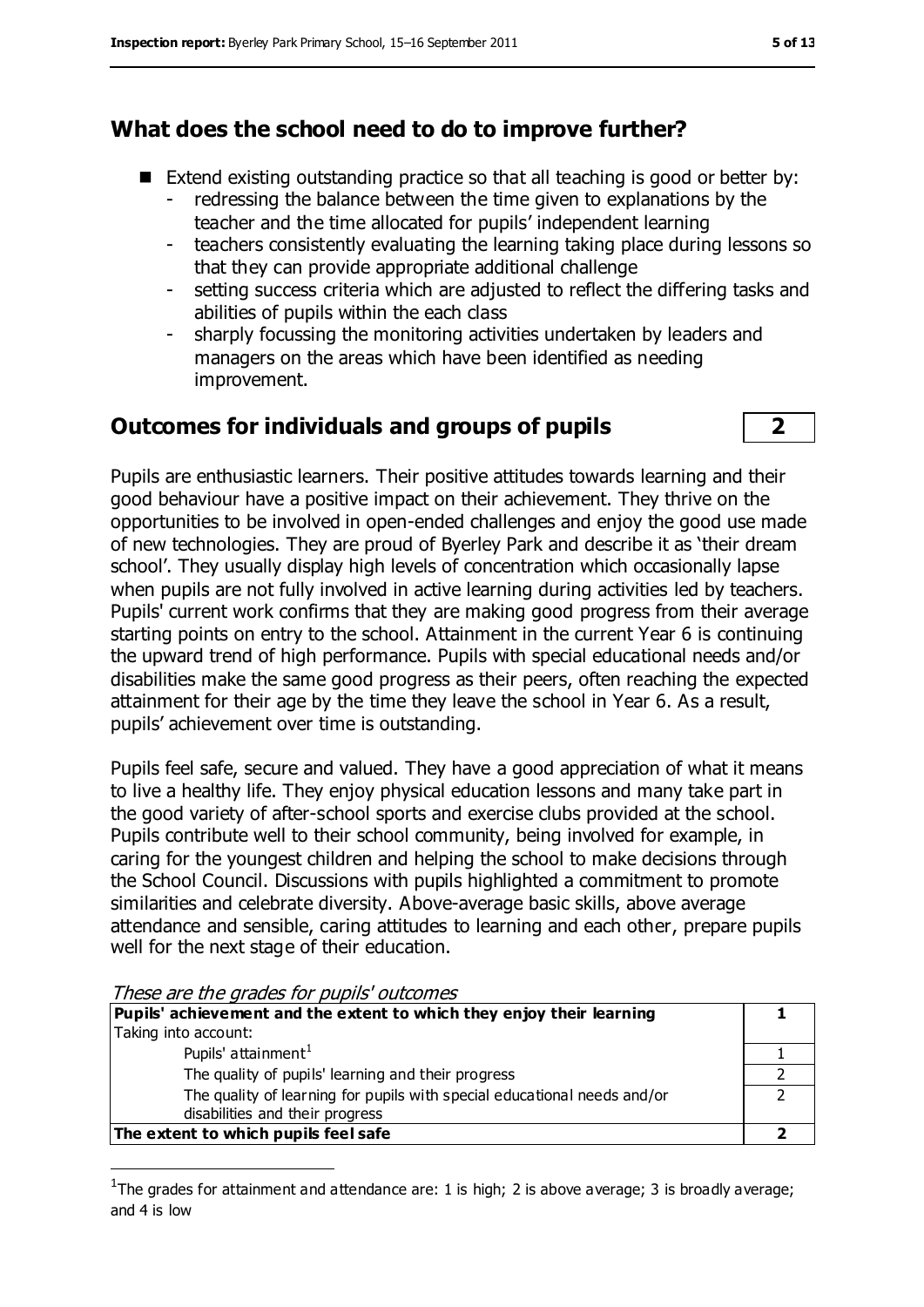| M.<br>۰.<br>۹ | ۰, |
|---------------|----|
|---------------|----|

| Pupils' behaviour                                                       |  |
|-------------------------------------------------------------------------|--|
| The extent to which pupils adopt healthy lifestyles                     |  |
| The extent to which pupils contribute to the school and wider community |  |
| The extent to which pupils develop workplace and other skills that will |  |
| contribute to their future economic well-being                          |  |
| Taking into account:                                                    |  |
| Pupils' attendance <sup>1</sup>                                         |  |
| The extent of pupils' spiritual, moral, social and cultural development |  |

#### **How effective is the provision?**

The quality of teaching is good overall. Teachers have good classroom management skills and their knowledge and understanding of the subjects taught are good. The use of teachers' specialist expertise in subjects such as mathematics and French enhances pupils' learning. Teachers' lesson planning is conscientious and carefully shows how different groups are to be catered for. Although clear success criteria are consistently shared with pupils, they are not adjusted to reflect pupils' differing ability or the different level of the tasks being set. As a result, some pupils, particularly the most able, are not provided with the expectation or guidance needed to ensure they are sufficiently challenged to make the best possible progress.

The good curriculum provides pupils with many opportunities to extend their learning experiences through a wide range of visits and visitors to the school. Teachers make appropriate links between different subjects of the curriculum and this is contributing to the year-on-year improvement in pupils' attainment. Occasionally, the desire to incorporate opportunities to extend pupils' writing skills means that the focus for the learning in foundation subjects such as design and technology is confused, pupils are not clear about what they are required to learn and progress slows.

The good quality of care, guidance and support ensures that pupils feel safe, work and play together very harmoniously and have strong moral values. Secure links with outside agencies ensure additional help is available for pupils who may need it. The support for pupils moving classes and on to secondary school is praised by pupils, all of whom felt well-prepared for any changes.

These are the grades for the quality of provision

| The quality of teaching                                                  |  |
|--------------------------------------------------------------------------|--|
| Taking into account:                                                     |  |
| The use of assessment to support learning                                |  |
| The extent to which the curriculum meets pupils' needs, including, where |  |
| relevant, through partnerships                                           |  |
| The effectiveness of care, guidance and support                          |  |

#### **How effective are leadership and management?**

The headteacher's thorough analysis of the school's performance and the clear direction for development that she and the senior leadership team have set are effective in raising standards and providing an atmosphere where achievement is valued and celebrated. The governing body is fully involved in strategic planning. Its members are organised and trained extremely well, and use their individual expertise to support the school. Relative weaknesses in writing and mathematics have in the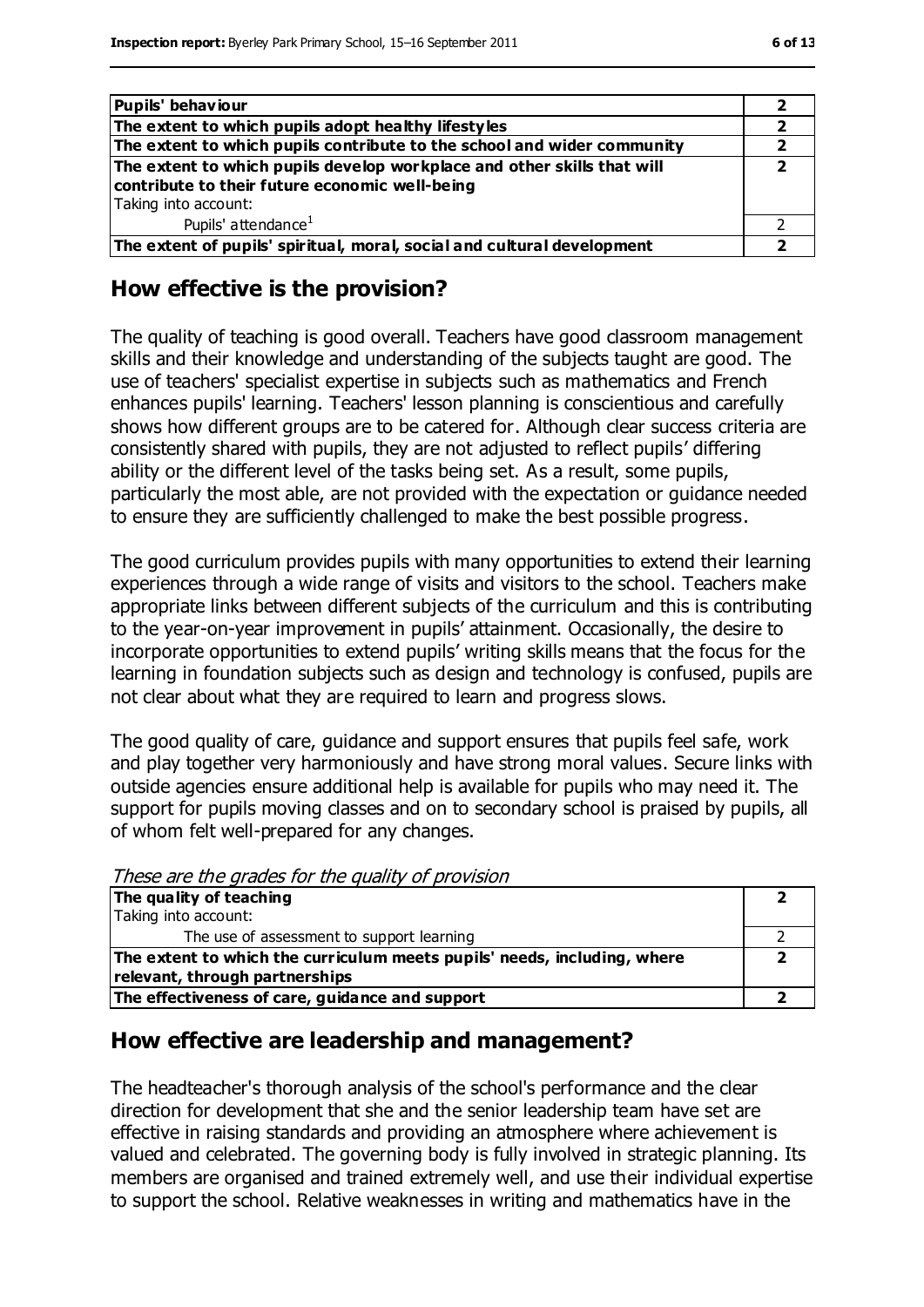main been successfully tackled although there are still fewer pupils reaching the higher levels for their age in mathematics than in English. Middle managers have a strong sense of accountability in their areas of responsibility and a good grasp of pupils' outcomes, but most are at any early stage in developing the monitoring skills necessary to drive further improvement. The school takes effective action to promote equality of opportunity. Pupils' progress is tracked with rigour and, as a result, the performance of individuals and groups is more widely understood than at the time of the last inspection. The headteacher holds regular meetings with all teachers to check the progress of pupils in their classes and to make sure no-one falls behind. As a result, all pupils who left Year 6 in 2011 had made at least the progress expected for pupils of their age since entering Key Stage 2.

Effective safeguarding procedures ensure that pupils feel safe and secure. Systems are firmly in place and policy and procedures strictly adhered to. The school involves parents and carers outstandingly well in their children's learning. Parents and carers appreciate the opportunities provided to discuss their children's progress and respond exceptionally well to the school's request for support, for example, in hearing their children read. This contributes significantly to pupils' attainment. The school operates effectively as a cohesive community. It is well-regarded within its local community. A good range of first-hand experiences add valuable new dimensions to pupils' learning and prepare them well for life in a socially and culturally diverse society.

| The effectiveness of leadership and management in embedding ambition and<br>driving improvement<br>Taking into account:                                             |   |
|---------------------------------------------------------------------------------------------------------------------------------------------------------------------|---|
| The leadership and management of teaching and learning                                                                                                              | 2 |
| The effectiveness of the governing body in challenging and supporting the<br>school so that weaknesses are tackled decisively and statutory responsibilities<br>met | 7 |
| The effectiveness of the school's engagement with parents and carers                                                                                                |   |
| The effectiveness of partnerships in promoting learning and well-being                                                                                              | 2 |
| The effectiveness with which the school promotes equality of opportunity and<br>tackles discrimination                                                              |   |
| The effectiveness of safeguarding procedures                                                                                                                        | 2 |
| The effectiveness with which the school promotes community cohesion                                                                                                 | 2 |
| The effectiveness with which the school deploys resources to achieve value for<br>money                                                                             |   |

These are the grades for the leadership and management

## **Early Years Foundation Stage**

Just as in the rest of the school, children's attainment and progress in the Early Years Foundation Stage has improved since the last inspection. Good induction procedures, that fully involve parents and carers, ensure that children happily enter the school and settle exceptionally quickly. In only their second week in school, children demonstrated a very good understanding of routines as a result of staff sensitively setting high expectations. Children show a very good understanding of the needs of others and how to contribute to their own safety. They independently access the healthy snack and discuss with a maturity beyond their years, the need for hygiene such as washing their hands.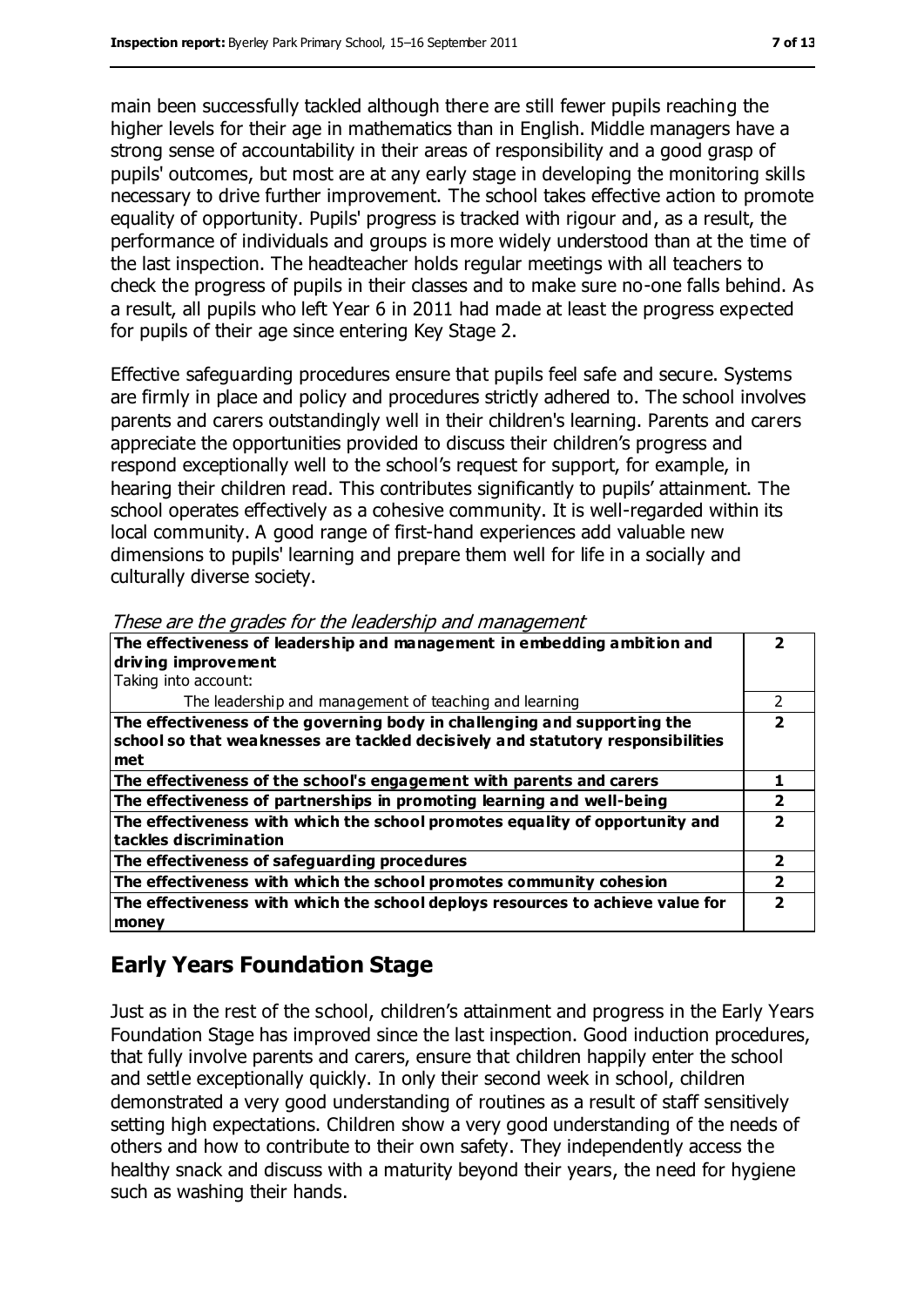Teaching and learning are good in the Early Years Foundation Stage. Children enter the Reception class with broadly average skills for their age. They make good progress in all areas of their learning, but especially in reading, writing and calculation which are often the weaker elements of their attainment when they begin school. Good use is made of the improved outdoor area with a good balance between those activities led by adults and those chosen by the children themselves. Good leadership ensures that children's progress is carefully observed and recorded, which enables staff to plan interesting tasks which in the main are well-matched to children's needs and interests. Occasionally, assessments of children's ability are cautious and this can slow the speed with which children are challenged to take the next steps in their learning.

These are the grades for the Early Years Foundation Stage

| These are are grades for are Early Tears Foundation stage                    |  |
|------------------------------------------------------------------------------|--|
| Overall effectiveness of the Early Years Foundation stage                    |  |
| Taking into account:                                                         |  |
| Outcomes for children in the Early Years Foundation Stage                    |  |
| The quality of provision in the Early Years Foundation Stage                 |  |
| The effectiveness of leadership and management in the Early Years Foundation |  |
| Stage                                                                        |  |

#### **Views of parents and carers**

A high proportion of parents and carers responded to the inspection questionnaire. The overwhelming response was positive, with 100% saying that the school keeps their children safe and prepares them well for the future. Inspection evidence supports the positive views expressed by parents and carers. A small minority of parents and carers raised concern regarding how the school deals with unacceptable behaviour and how the school deals with their suggestions and concerns. Inspection evidence indicates that pupils behave well both in lessons and around the school. The school was able to point to several examples of how the suggestions of parents and carers have been successfully acted upon, for example, with regard to the timing of consultation evenings.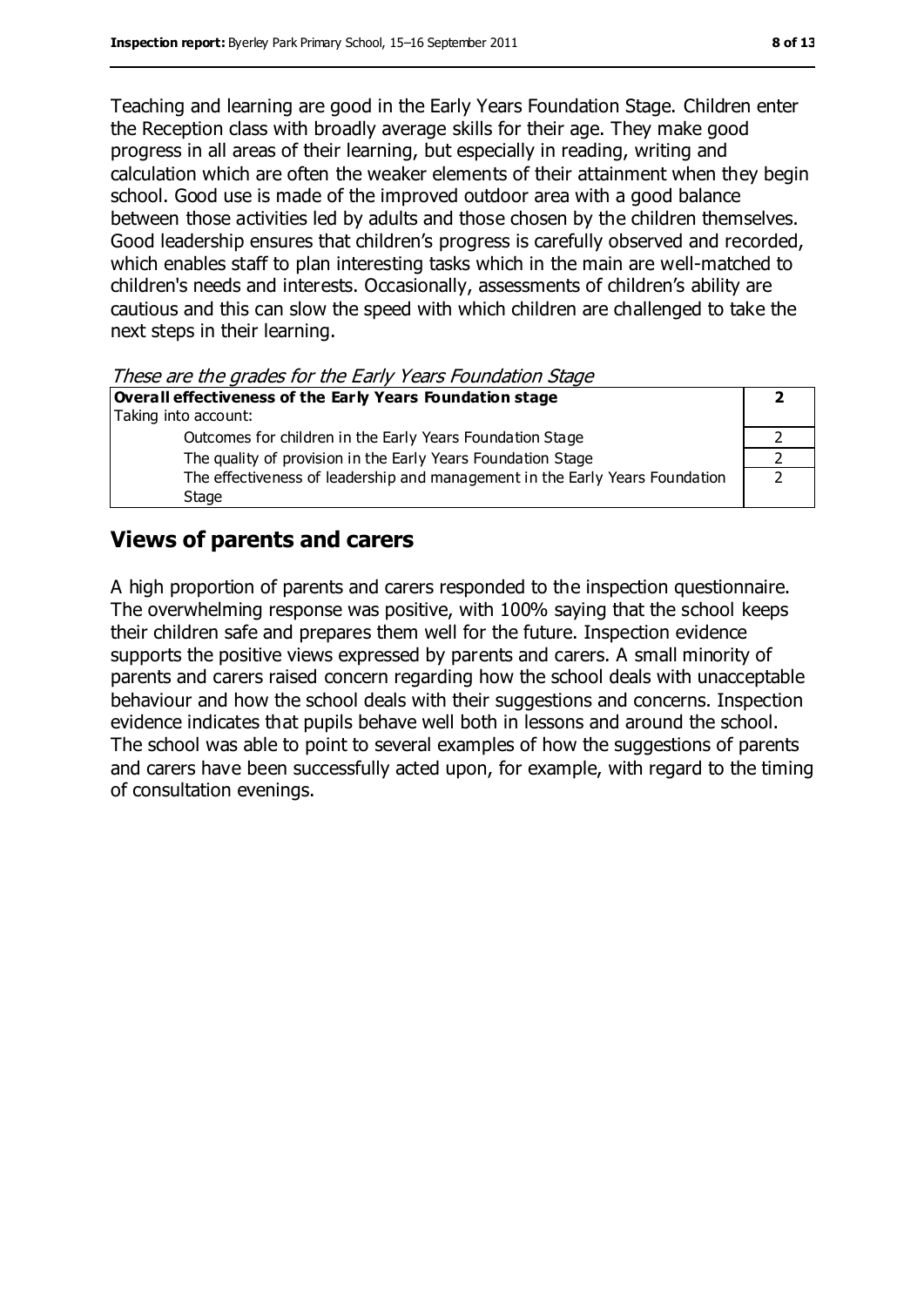## **Responses from parents and carers to Ofsted's questionnaire**

Ofsted invited all the registered parents and carers of pupils registered at Byerley Park Primary School to complete a questionnaire about their views of the school.

In the questionnaire, parents and carers were asked to record how strongly they agreed with 13 statements about the school.

The inspection team received 166 completed questionnaires by the end of the on-site inspection. In total, there are 215 pupils registered at the school.

| <b>Statements</b>                                                                                                                                                                                                                                       | <b>Strongly</b><br>agree |               |              | <b>Agree</b>  |                | <b>Disagree</b> |                | <b>Strongly</b><br>disagree |
|---------------------------------------------------------------------------------------------------------------------------------------------------------------------------------------------------------------------------------------------------------|--------------------------|---------------|--------------|---------------|----------------|-----------------|----------------|-----------------------------|
|                                                                                                                                                                                                                                                         | <b>Total</b>             | $\frac{0}{0}$ | <b>Total</b> | $\frac{0}{0}$ | <b>Total</b>   | $\frac{1}{2}$   | <b>Total</b>   | $\frac{0}{0}$               |
| My child enjoys school                                                                                                                                                                                                                                  | 112                      | 67            | 52           | 31            | 2              | $\mathbf{1}$    | 0              | 0                           |
| The school keeps my child<br>safe                                                                                                                                                                                                                       | 123                      | 74            | 42           | 25            | 0              | $\mathbf 0$     | $\mathbf 0$    | $\mathbf 0$                 |
| The school informs me<br>about my child's progress                                                                                                                                                                                                      | 95                       | 57            | 63           | 38            | 4              | $\overline{2}$  | $\mathbf 0$    | $\mathbf 0$                 |
| My child is making enough<br>progress at this school                                                                                                                                                                                                    | 91                       | 55            | 66           | 40            | $\overline{4}$ | $\overline{2}$  | $\mathbf{1}$   | $\mathbf{1}$                |
| The teaching is good at<br>this school                                                                                                                                                                                                                  | 103                      | 62            | 57           | 34            | $\mathbf{1}$   | $\mathbf{1}$    | $\mathbf 0$    | $\mathbf 0$                 |
| The school helps me to<br>support my child's learning                                                                                                                                                                                                   | 85                       | 51            | 68           | 41            | 6              | $\overline{4}$  | $\overline{2}$ | $\mathbf{1}$                |
| The school helps my child<br>to have a healthy lifestyle                                                                                                                                                                                                | 95                       | 57            | 65           | 39            | $\overline{2}$ | $\mathbf{1}$    | $\mathbf 0$    | $\mathbf 0$                 |
| The school makes sure that<br>my child is well-prepared<br>for the future (for example<br>changing year group,<br>changing school, and for<br>children who are finishing<br>school, entering further or<br>higher education, or<br>entering employment) | 92                       | 55            | 61           | 37            | $\mathbf 0$    | $\mathbf 0$     | $\mathbf 0$    | $\mathbf 0$                 |
| The school meets my<br>child's particular needs                                                                                                                                                                                                         | 104                      | 63            | 53           | 32            | 5              | 3               | $\mathbf 0$    | $\mathbf 0$                 |
| The school deals effectively<br>with unacceptable<br>behaviour                                                                                                                                                                                          | 88                       | 53            | 63           | 38            | 8              | 5               | $\mathbf{1}$   | $\mathbf{1}$                |
| The school takes account<br>of my suggestions and<br>concerns                                                                                                                                                                                           | 82                       | 49            | 66           | 40            | 10             | 6               | $\mathbf 0$    | 0                           |
| The school is led and<br>managed effectively                                                                                                                                                                                                            | 103                      | 62            | 56           | 34            | 4              | $\overline{2}$  | $\mathbf 0$    | $\mathbf 0$                 |
| Overall, I am happy with<br>my child's experience at<br>this school                                                                                                                                                                                     | 117                      | 70            | 44           | 27            | $\overline{2}$ | $\mathbf{1}$    | 0              | 0                           |

The table above summarises the responses that parents and carers made to each statement. The percentages indicate the proportion of parents and carers giving that response out of the total number of completed questionnaires. Where one or more parents and carers chose not to answer a particular question, the percentages will not add up to 100%.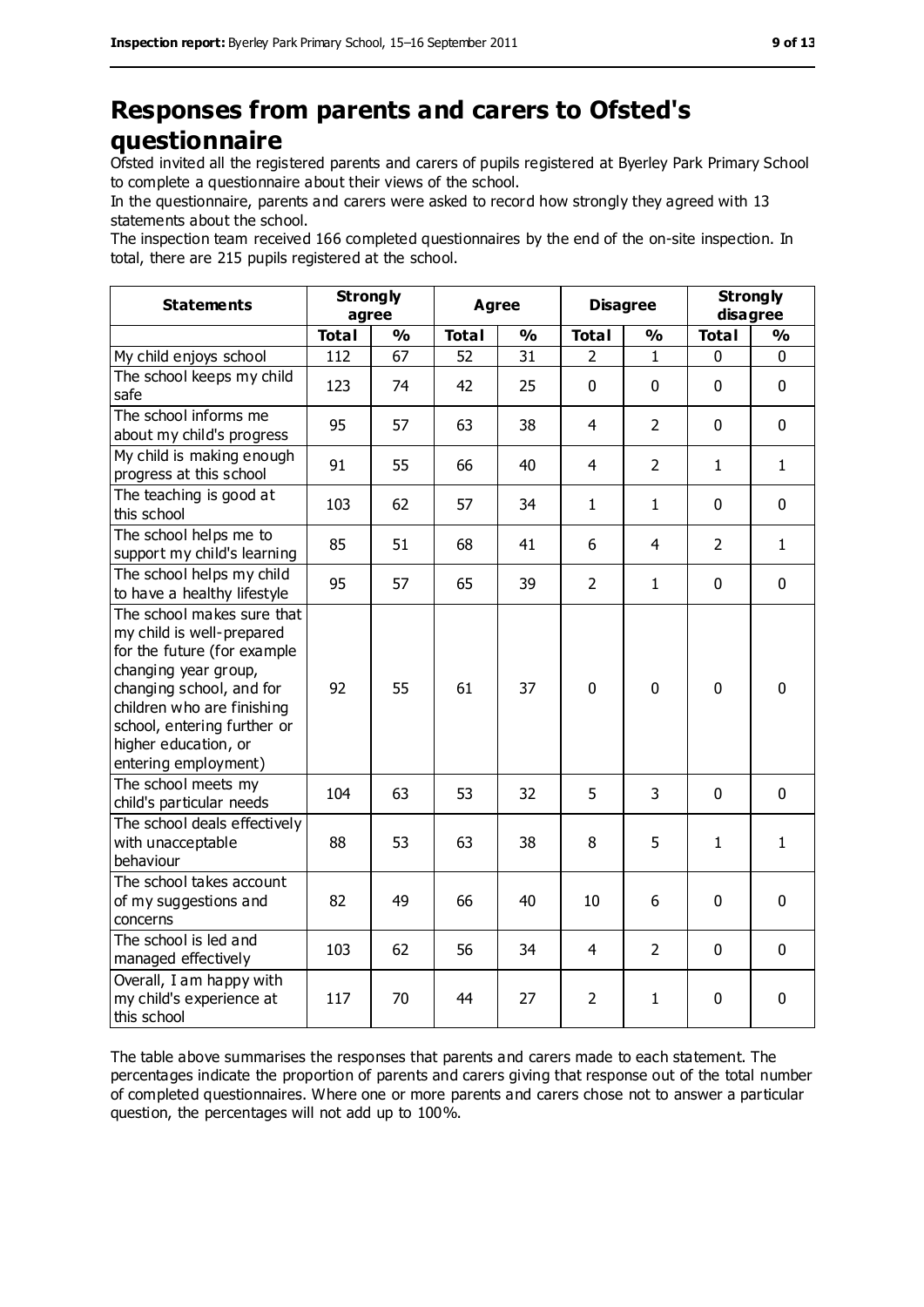## **Glossary**

#### **What inspection judgements mean**

| Grade   | <b>Judgement</b> | <b>Description</b>                                                                                                                                                                                                               |
|---------|------------------|----------------------------------------------------------------------------------------------------------------------------------------------------------------------------------------------------------------------------------|
| Grade 1 | Outstanding      | These features are highly effective. An outstanding<br>school provides exceptionally well for all its pupils'<br>needs.                                                                                                          |
| Grade 2 | Good             | These are very positive features of a school. A school<br>that is good is serving its pupils well.                                                                                                                               |
| Grade 3 | Satisfactory     | These features are of reasonable quality. A<br>satisfactory school is providing adequately for its<br>pupils.                                                                                                                    |
| Grade 4 | Inadequate       | These features are not of an acceptable standard. An<br>inadequate school needs to make significant<br>improvement in order to meet the needs of its pupils.<br>Ofsted inspectors will make further visits until it<br>improves. |

#### **Overall effectiveness of schools**

|                          | Overall effectiveness judgement (percentage of schools) |      |                     |                   |
|--------------------------|---------------------------------------------------------|------|---------------------|-------------------|
| <b>Type of</b><br>school | <b>Outstanding</b>                                      | Good | <b>Satisfactory</b> | <b>Inadequate</b> |
| Nursery schools          | 43                                                      | 47   | 10                  |                   |
| Primary schools          | 6                                                       | 46   | 42                  |                   |
| Secondary<br>schools     | 14                                                      | 36   | 41                  | 9                 |
| Sixth forms              | 15                                                      | 42   | 41                  | 3                 |
| Special schools          | 30                                                      | 48   | 19                  | 3                 |
| Pupil referral<br>units  | 14                                                      | 50   | 31                  |                   |
| All schools              | 10                                                      | 44   | 39                  |                   |

New school inspection arrangements were introduced on 1 September 2009. This means that inspectors now make some additional judgements that were not made previously.

The data in the table above is for the period 1 September 2010 to 08 April 2011 and are consistent with the latest published official statistics about maintained school inspection outcomes (see [www.ofsted.gov.uk\)](http://www.ofsted.gov.uk/).

The sample of schools inspected during 2010/11 was not representative of all schools nationally, as weaker schools are inspected more frequently than good or outstanding schools.

Percentages are rounded and do not always add exactly to 100. Sixth-form figures reflect the judgements made for the overall effectiveness of the sixth form in secondary schools, special schools and pupil referral units.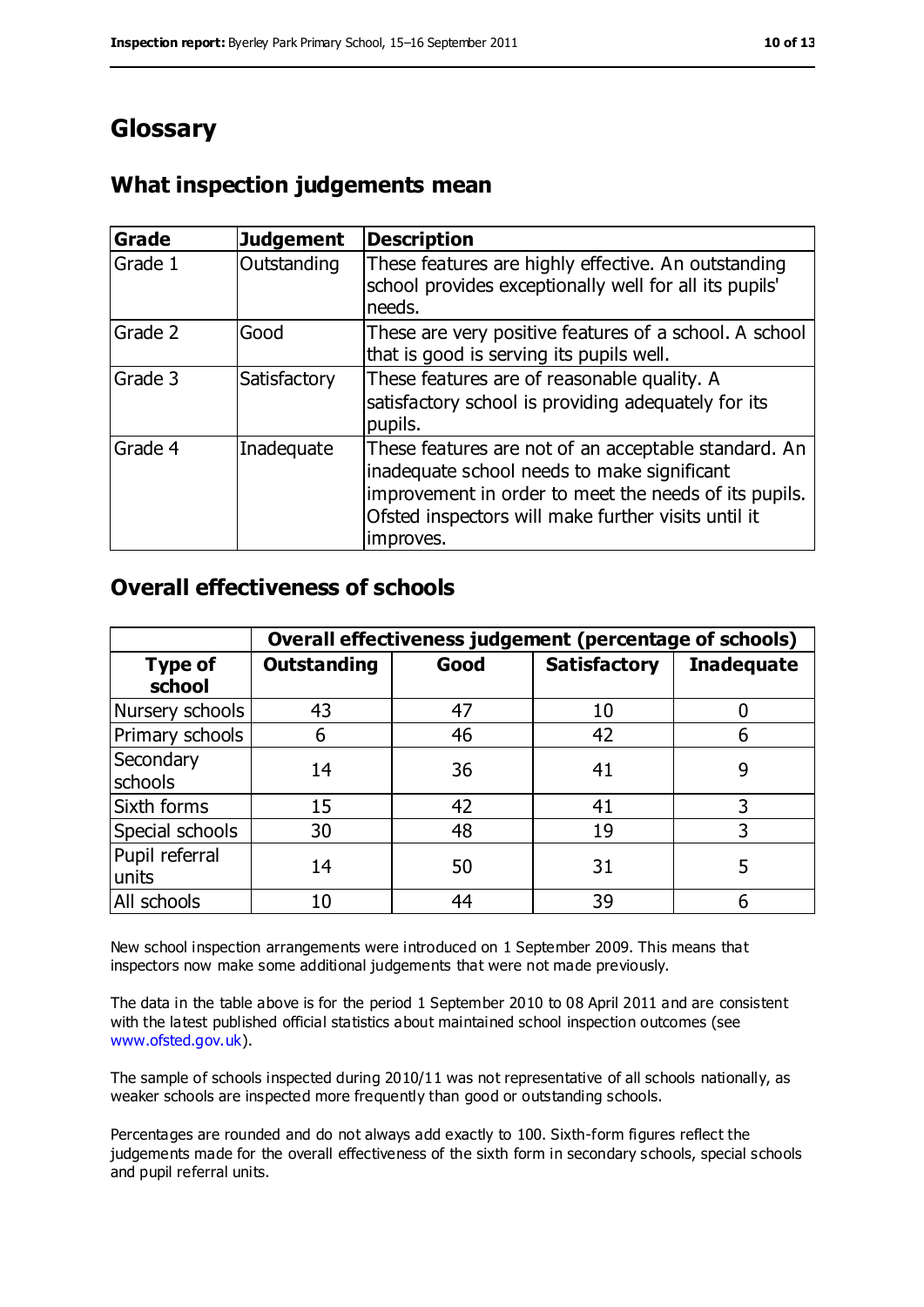## **Common terminology used by inspectors**

| Achievement:               | the progress and success of a pupil in their<br>learning, development or training.                                                                                                                                                                                                                                 |
|----------------------------|--------------------------------------------------------------------------------------------------------------------------------------------------------------------------------------------------------------------------------------------------------------------------------------------------------------------|
| Attainment:                | the standard of the pupils' work shown by test<br>and examination results and in lessons.                                                                                                                                                                                                                          |
| Capacity to improve:       | the proven ability of the school to continue<br>improving. Inspectors base this judgement on<br>what the school has accomplished so far and on<br>the quality of its systems to maintain<br>improvement.                                                                                                           |
| Leadership and management: | the contribution of all the staff with<br>responsibilities, not just the headteacher, to<br>identifying priorities, directing and motivating staff<br>and running the school.                                                                                                                                      |
| Learning:                  | how well pupils acquire knowledge, develop their<br>understanding, learn and practise skills and are<br>developing their competence as learners.                                                                                                                                                                   |
| Overall effectiveness:     | inspectors form a judgement on a school's overall<br>effectiveness based on the findings from their<br>inspection of the school. The following<br>judgements, in particular, influence what the<br>overall effectiveness judgement will be.                                                                        |
|                            | The school's capacity for sustained<br>improvement.<br>Outcomes for individuals and groups of<br>pupils.<br>The quality of teaching.<br>The extent to which the curriculum meets<br>pupils' needs, including, where relevant,<br>through partnerships.<br>The effectiveness of care, guidance and<br>■<br>support. |
| Progress:                  | the rate at which pupils are learning in lessons<br>and over longer periods of time. It is often<br>measured by comparing the pupils' attainment at<br>the end of a key stage with their attainment when<br>they started.                                                                                          |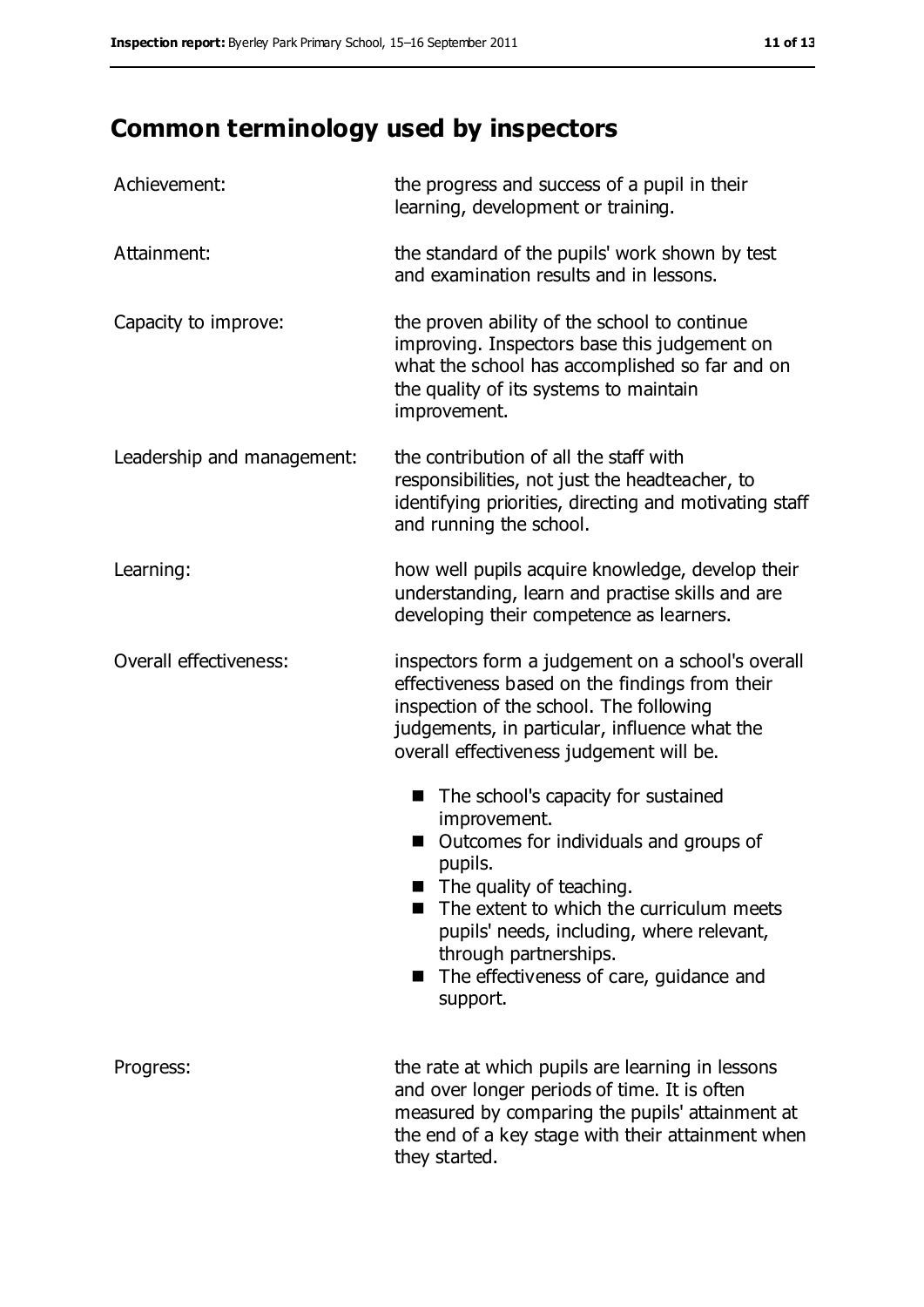**This letter is provided for the school, parents and carers to share with their children. It describes Ofsted's main findings from the inspection of their school.**



20 September 2011

Dear Pupils

#### **Inspection of Byerley Park Primary School, Newton Aycliffe, DL5 7LE**

Thank you very much for the welcome you gave to me and my colleagues when we visited the school for its recent inspection. We enjoyed talking with you and seeing all that you do. We were particularly impressed with the pride you show in your school and the way you all get on with each other.

Our inspection has judged that you go to a good school. Your parents and carers have an outstanding partnership with the school and help to make sure that you reach high standards by the time you leave the school in Year 6. The people who lead and manage your school have worked very hard to improve what the school provides for you. The good and sometimes outstanding teaching you receive enables you to make good progress. There are still, however, a few classes where the teaching you receive is satisfactory. One of the reasons for this is that teachers spend too much time talking to you and this does not leave enough time for you to do your work. It was good to see that in all of your lessons teachers provide you with information about how you can be successful in your learning. We did notice however, that this is the same for all of you, even when some of you are given different work to complete. We have asked the school to keep a careful check on your lessons to make sure that the teaching you receive continues to improve so that you are all challenged to do as well as you can.

You can all play your part by continuing to be enthusiastic about what you are learning.

I wish you every success for the future.

Yours sincerely

Linda Buller Lead inspector